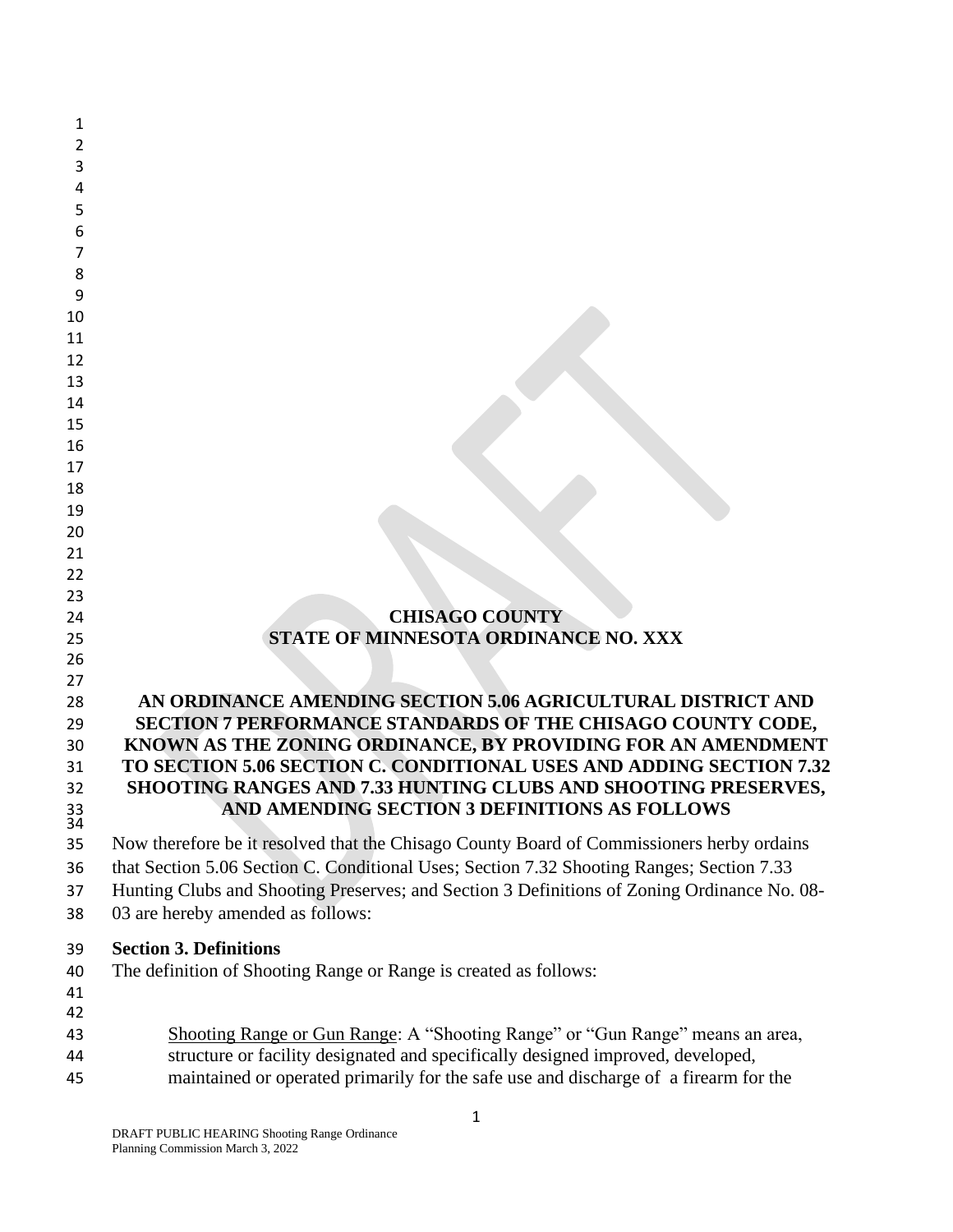purpose of practice, sport or military/law enforcement training. A Shooting Range includes shooting preserves as described in current Minnesota Statutes Section 97A.115 or as subsequently amended. A Shooting Range does not include a one-time event of either an authorized training, traveling demonstration or shooting show. Shooting Range Facility: A "Shooting Range Facility" means a public or private facility, including individual Shooting Ranges, safety fans or Shotfall Zones, Structures, parking areas, and other associated improvements, designed for the purpose of providing a place for the discharge of various types of firearms; provided, however, that a Shooting Range Facility shall not include incidental Target practice areas on private property. Firearm: A "Firearm" means a gun, not limited to pistols, muskets, muzzle loaders, rifles and shotgun, that discharges shot, bullet, round ball, slug, or other projectile by means of an explosive, gas or compressed air. A "Firearm" does not include explosives, fully automatic weapons, bump stocks, or large caliber rifles, including 50 caliber or 475 HH Magnum, but excluding muzzle loaders of such caliber. Archery Range: An "Archery Range" means an area or facility designated or operated primarily for use of archery equipment. Archery Equipment: "Archery Equipment" means the equipment of an archer, bow and arrow, recurve or compound bow, long bow or compound bow. Commercial: "Commercial" means the practice, act or business of selling goods, services, uses or acts, including the use of a shooting range or gun range by one person or legal entity to another person or legal entity for charge or a fee. Outdoor Commercial Shooting Range or Outdoor Commercial Gun Range: "Outdoor Commercial Shooting Range" or "Outdoor Commercial Gun Range" means an outdoor shooting range that is held or maintained privately, publicly or on a nonprofit or membership basis that is held open to the public and charges a fee for usage. Outdoor Commercial Shooting Range or Outdoor Commercial Gun Range does not include a shooting range on property that is not open to the public whether held by a private, commercial, educational, nonprofit enterprise or on a membership basis. Indoor Shooting Range: "Indoor Shooting Range" means an indoor area or facility designated or operated primarily for the use of firearms. Shooting Preserve or Hunt Club: "Shooting Preserve" or "Hunt Club" is a privately operated facility where protected wild animals are released for shooting outside regularly established seasons and regulations. Only species authorized on the shooting preserve license may be released and taken. A person, corporation, or partnership may not operate a shooting preserve without a valid license. There are two classes of shooting preserve, private and commercial, as provided by Minnesota Statutes, sections [97A.115](https://www.revisor.mn.gov/statutes/cite/97A.115) and [97A.121.](https://www.revisor.mn.gov/statutes/cite/97A.121) (Citing Authority – Minnesota Administrative Rules, Rule  $6242.0100$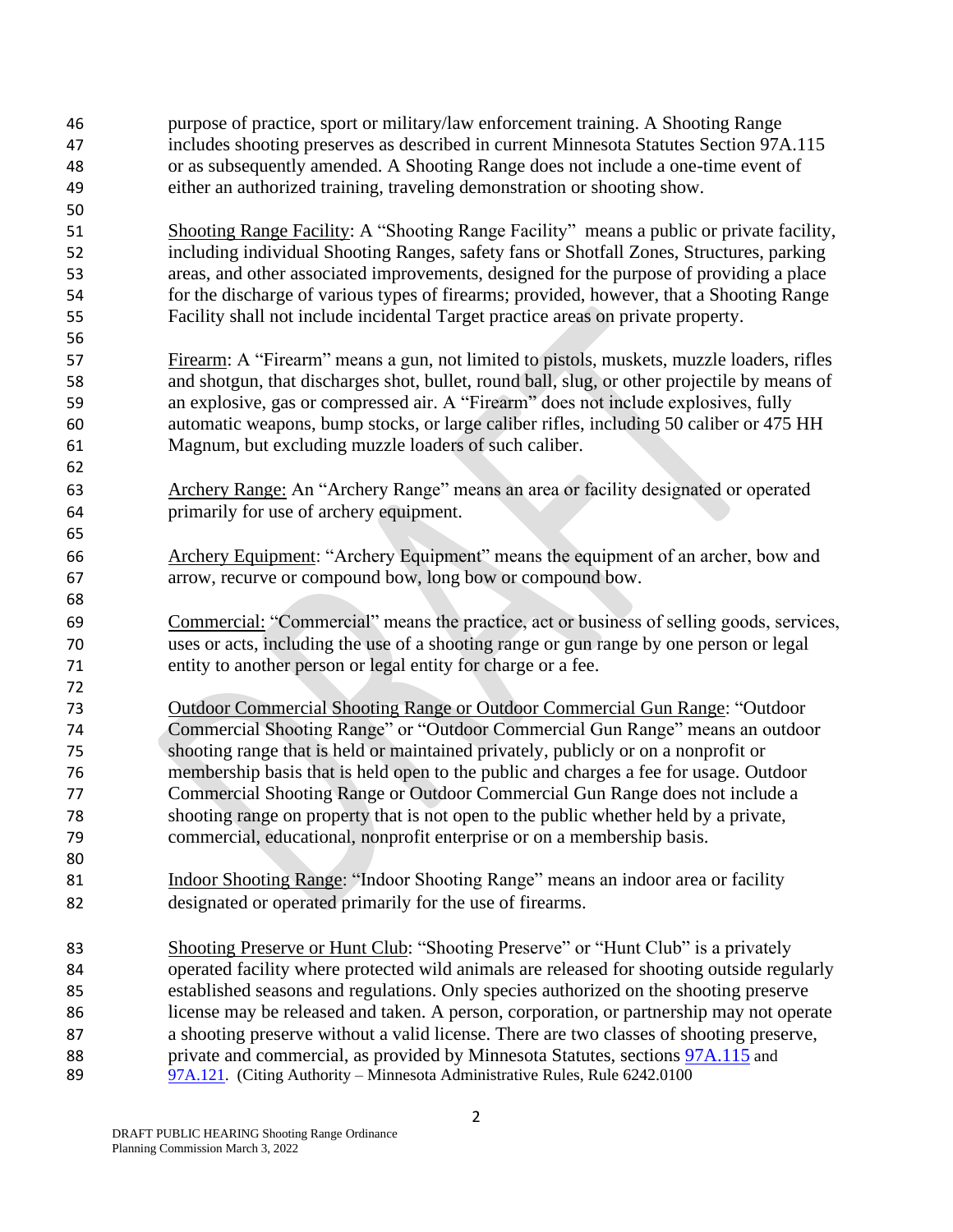| 90  |                                                    |                                                                                      |  |  |  |
|-----|----------------------------------------------------|--------------------------------------------------------------------------------------|--|--|--|
| 91  |                                                    | <b>Section 5.06 Agricultural District</b>                                            |  |  |  |
| 92  | Section C. Conditional Uses is amended to include: |                                                                                      |  |  |  |
| 93  |                                                    |                                                                                      |  |  |  |
| 94  | <b>Indoor Shooting Range</b>                       |                                                                                      |  |  |  |
| 95  |                                                    | <b>Outdoor Commercial Shooting Range</b>                                             |  |  |  |
| 96  |                                                    | Shooting Preserve or Hunting Club                                                    |  |  |  |
| 97  |                                                    |                                                                                      |  |  |  |
| 98  |                                                    | <b>Section 7.32 Indoor/Outdoor Commercial Shooting Range</b>                         |  |  |  |
| 99  | A.                                                 | Commercial Shooting Ranges shall be subject to the Conditional Use Permit            |  |  |  |
| 100 |                                                    | provisions of Section 8.04 of this ordinance.                                        |  |  |  |
| 101 |                                                    | 1.<br>Outdoor Commercial Shooting Ranges intended and designed for Rifle or          |  |  |  |
| 102 |                                                    | other long-distance high velocity firearms shall be restricted to those areas        |  |  |  |
| 103 |                                                    | of the Agricultural District located north of State Highway 95 and its               |  |  |  |
| 104 |                                                    | easterly confluence with State Highway 8 (Taylors Falls) consistent with             |  |  |  |
| 105 |                                                    | MN Department of Natural Resources rifle/shotgun restrictions to the                 |  |  |  |
| 106 |                                                    | southern and western portions of the State.                                          |  |  |  |
| 107 |                                                    | 2.<br>Outdoor Commercial Shooting Ranges intended and designed for                   |  |  |  |
| 108 |                                                    | shotguns, muzzleloaders, handguns, archery, and other such short distance            |  |  |  |
| 109 |                                                    | firearms as determined by the county may be proposed on Agricultural                 |  |  |  |
| 110 |                                                    | District lands north and/or south of State Highway 95.                               |  |  |  |
| 111 |                                                    |                                                                                      |  |  |  |
| 112 |                                                    | 3.<br><b>Indoor Shooting Range</b>                                                   |  |  |  |
| 113 |                                                    |                                                                                      |  |  |  |
| 114 | B <sub>1</sub>                                     | The minimum size lot for each type of shooting range is listed below, including      |  |  |  |
| 115 |                                                    | direct fire zone and/or shotfall zone, safety zone and ricochet zone, subject to the |  |  |  |
| 116 |                                                    | installation of additional baffles.                                                  |  |  |  |
| 117 |                                                    | High power Rifle:<br>1.                                                              |  |  |  |
| 118 |                                                    | a. Minimum range length: 2,000 yards                                                 |  |  |  |
| 119 |                                                    | b. Minimum range width: 1,000 yards                                                  |  |  |  |
| 120 |                                                    | c. Minimum acreage: 400 acres                                                        |  |  |  |
| 121 |                                                    | 2.<br>Shotgun:                                                                       |  |  |  |
| 122 |                                                    | Minimum range length: 300 yards<br>a.                                                |  |  |  |
| 123 |                                                    | b. Minimum range width: 400 yards                                                    |  |  |  |
| 124 |                                                    | c. Minimum acreage: 160 acres                                                        |  |  |  |
| 125 |                                                    | 3.<br>Other range types are subject to the National Rifle Association Range          |  |  |  |
| 126 |                                                    | Sourcebook, 2012; or successor sourcebook.                                           |  |  |  |
| 127 |                                                    |                                                                                      |  |  |  |
| 128 | C.                                                 | The minimum range sizes listed in 7.32.B of this Ordinance may be lessened with      |  |  |  |
| 129 |                                                    | the maximum implementation of the Performance Based "No Blue Sky"                    |  |  |  |
| 130 |                                                    | Operation and Design development criteria to include full below grade                |  |  |  |
| 131 |                                                    | construction; the use of baffles and berms along the entire perimeter and            |  |  |  |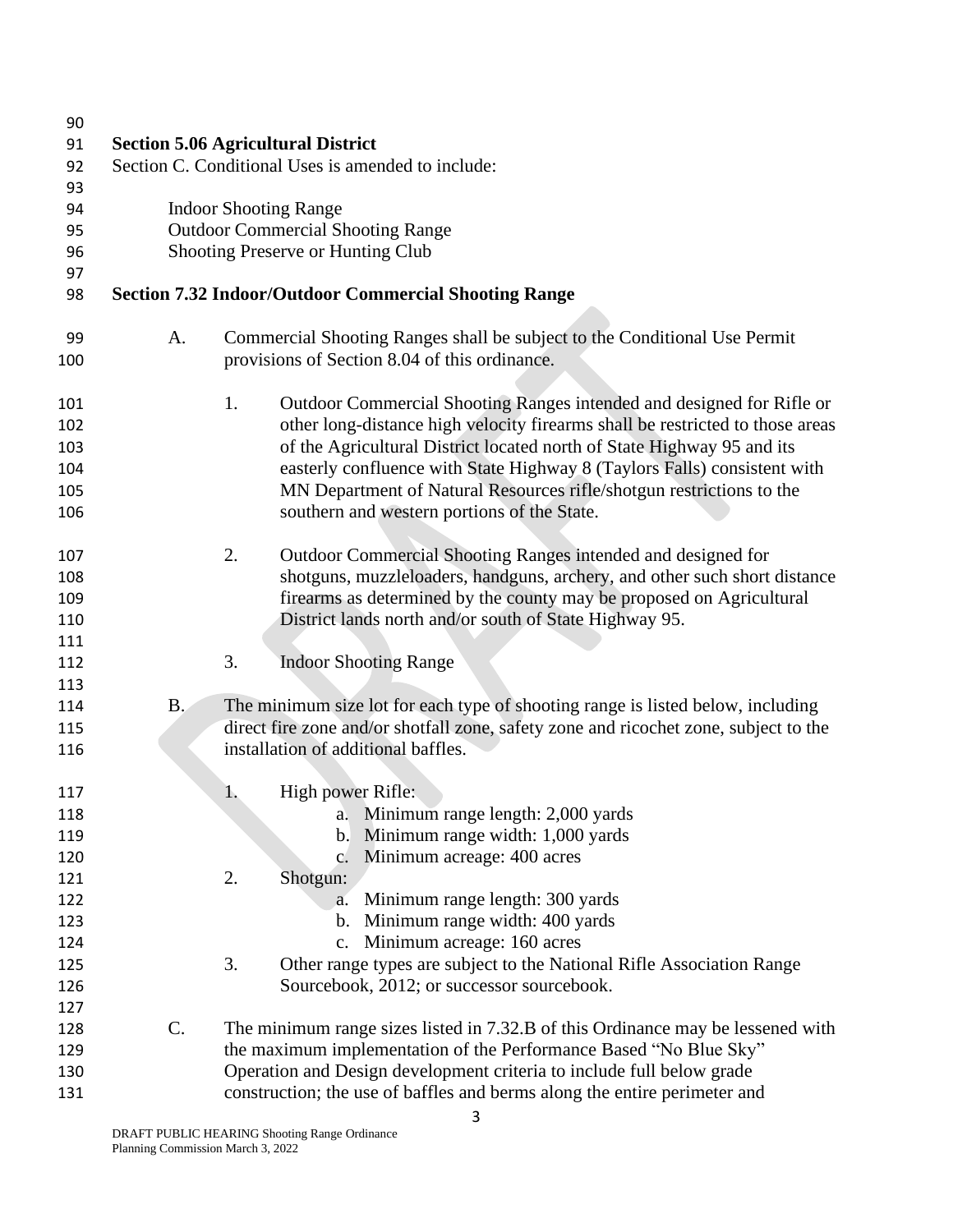| 132<br>133<br>134<br>135<br>136<br>137                             |    | throughout the firing range and/or shotfall zone; or if constructed as a fully indoor<br>shooting range. Baffles and berms shall meet or exceed the standards listed in MN<br>State Statute 87A.02, as amended, and the National Rifle Association Range<br>Source Book 2012; or successor sourcebook, to qualify for a reduction in range<br>size.                                                                                                                                                                                                                                                                                                                                                                              |
|--------------------------------------------------------------------|----|----------------------------------------------------------------------------------------------------------------------------------------------------------------------------------------------------------------------------------------------------------------------------------------------------------------------------------------------------------------------------------------------------------------------------------------------------------------------------------------------------------------------------------------------------------------------------------------------------------------------------------------------------------------------------------------------------------------------------------|
| 138<br>139<br>140<br>141<br>142<br>143<br>144<br>145<br>146<br>147 | D. | Notwithstanding paragraph 7.32 C, no part of any shooting range perimeter<br>property line may be located within seven hundred fifty (750) feet of any<br>development, residential dwelling, commercial, institutional (school, daycare,<br>church) or industrial building or other structure. Said 750 ft. buffer area shall be<br>delineated, provided, and solely owned or otherwise controlled and kept free from<br>development in perpetuity by the shooting range. A site map demonstrating the<br>controlled 750 ft. buffer area and proximity to all surrounding existing<br>neighboring residential, institutional, or industrial buildings, developments, or<br>structures shall be submitted at time of application. |
| 148<br>149<br>150<br>151                                           | Ε. | Off-street parking shall meet the requirements of Section 4.12 of this Ordinance.<br>Traffic ingress/egress and volume calculations suitable for identified roadways<br>to/from the facility shall be provided.                                                                                                                                                                                                                                                                                                                                                                                                                                                                                                                  |
| 152<br>153                                                         | F. | Signs shall meet the requirements of Section 4.14 of this Ordinance.                                                                                                                                                                                                                                                                                                                                                                                                                                                                                                                                                                                                                                                             |
| 154<br>155                                                         | G. | Performance Based Operation and Design Criteria:                                                                                                                                                                                                                                                                                                                                                                                                                                                                                                                                                                                                                                                                                 |
| 156                                                                |    | 1. All shooting ranges shall comply with the minimum standards for range                                                                                                                                                                                                                                                                                                                                                                                                                                                                                                                                                                                                                                                         |
| 157                                                                |    | design, location, management, operation, noise abatement and safety listed                                                                                                                                                                                                                                                                                                                                                                                                                                                                                                                                                                                                                                                       |
| 158                                                                |    | in the National Rifle Association Range Sourcebook, 2012; or successor                                                                                                                                                                                                                                                                                                                                                                                                                                                                                                                                                                                                                                                           |
| 159                                                                |    | sourcebook and MN Statute. Additional minimum specified development                                                                                                                                                                                                                                                                                                                                                                                                                                                                                                                                                                                                                                                              |
| 160                                                                |    | application plan and/or design requirements not otherwise detailed in this                                                                                                                                                                                                                                                                                                                                                                                                                                                                                                                                                                                                                                                       |
| 161                                                                |    | Ordinance or said Sourcebook shall include:                                                                                                                                                                                                                                                                                                                                                                                                                                                                                                                                                                                                                                                                                      |
| 162                                                                |    | a. Full chain-link perimeter property security fence with passcode or                                                                                                                                                                                                                                                                                                                                                                                                                                                                                                                                                                                                                                                            |
| 163                                                                |    | otherwise monitored security gate(s) and regularly spaced live fire                                                                                                                                                                                                                                                                                                                                                                                                                                                                                                                                                                                                                                                              |
| 164                                                                |    | range / trespass and safety signage viewable to the public.                                                                                                                                                                                                                                                                                                                                                                                                                                                                                                                                                                                                                                                                      |
| 165                                                                |    | Submittal of a pre-development Phase I Environmental report and<br>b.                                                                                                                                                                                                                                                                                                                                                                                                                                                                                                                                                                                                                                                            |
| 166                                                                |    | post-development lead and/or other environmental contamination                                                                                                                                                                                                                                                                                                                                                                                                                                                                                                                                                                                                                                                                   |
| 167                                                                |    | soils Reclamation Plan to include financial surety to the                                                                                                                                                                                                                                                                                                                                                                                                                                                                                                                                                                                                                                                                        |
| 168                                                                |    | satisfaction and benefit of Chisago County suitable for shooting                                                                                                                                                                                                                                                                                                                                                                                                                                                                                                                                                                                                                                                                 |
| 169                                                                |    | range decontamination and restoration.                                                                                                                                                                                                                                                                                                                                                                                                                                                                                                                                                                                                                                                                                           |
| 170                                                                |    | All range buildings, structures, facilities shall remain fully<br>$c_{\cdot}$                                                                                                                                                                                                                                                                                                                                                                                                                                                                                                                                                                                                                                                    |
| 171                                                                |    | compliance with MN State Building Code. Indoor shooting ranges                                                                                                                                                                                                                                                                                                                                                                                                                                                                                                                                                                                                                                                                   |
| 172                                                                |    | must conform to General Service Administrations (GSA) indoor                                                                                                                                                                                                                                                                                                                                                                                                                                                                                                                                                                                                                                                                     |
| 173                                                                |    | firing range Design, Operations & Maintenance Criteria April                                                                                                                                                                                                                                                                                                                                                                                                                                                                                                                                                                                                                                                                     |
| 174                                                                |    | 2012, as amended.                                                                                                                                                                                                                                                                                                                                                                                                                                                                                                                                                                                                                                                                                                                |
| 175                                                                |    | d. Submittal of all Range Rules, Enforcement Policies, Safety                                                                                                                                                                                                                                                                                                                                                                                                                                                                                                                                                                                                                                                                    |
| 176                                                                |    | Protocols, and Operational Procedures for County Review.                                                                                                                                                                                                                                                                                                                                                                                                                                                                                                                                                                                                                                                                         |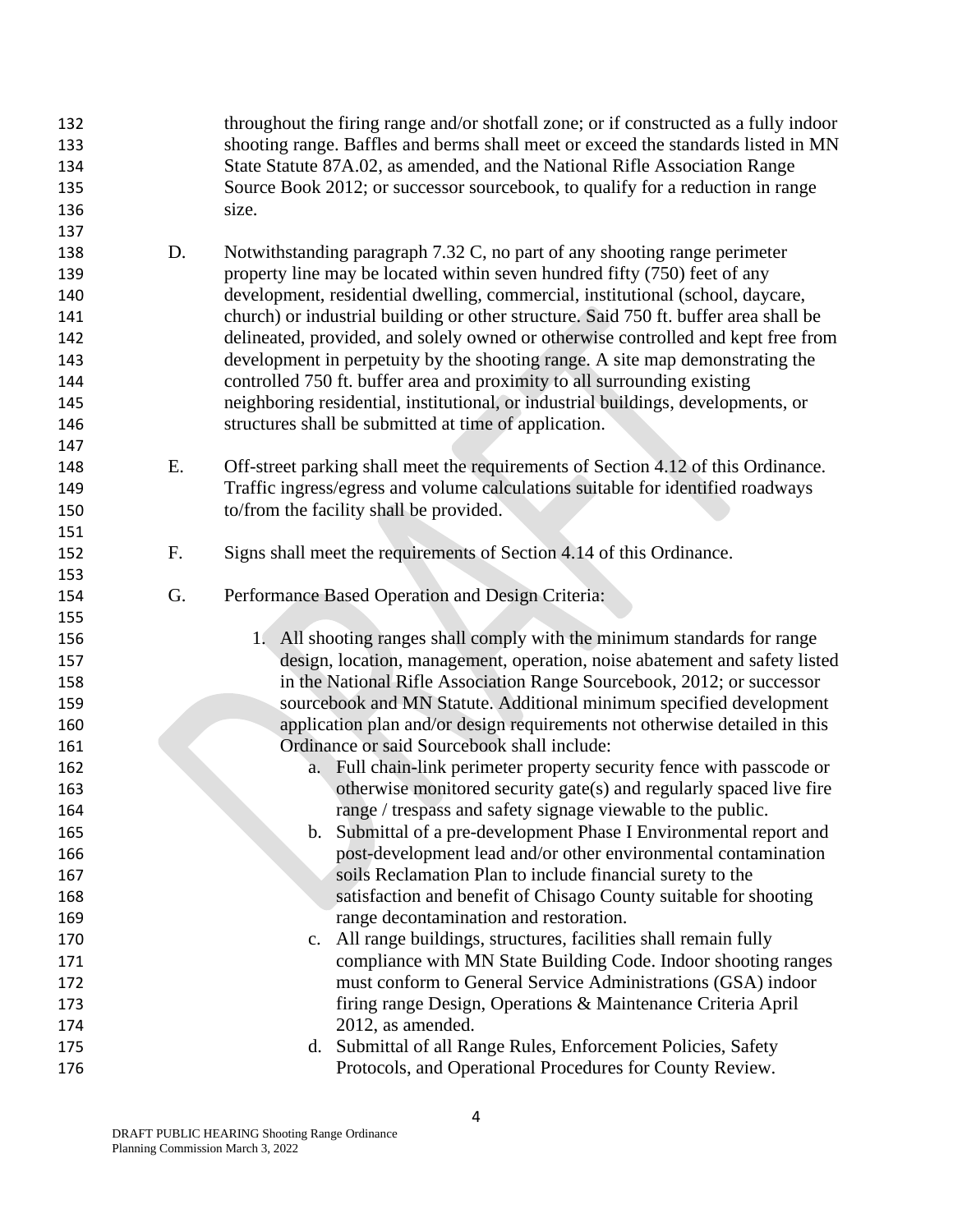| 177<br>178 | e. Prohibition on the selling of firearms and serving or sales of<br>alcohol on the premises.                                                            |
|------------|----------------------------------------------------------------------------------------------------------------------------------------------------------|
| 179        | Other such reasonable and practical land use permit mitigation<br>f.                                                                                     |
| 180        | conditions deemed required by Chisago County in the due process                                                                                          |
| 181        | consideration of required Conditional Use Permit review of the                                                                                           |
| 182        | proposal.                                                                                                                                                |
| 183        |                                                                                                                                                          |
| 184        | 2. All high-power rifle or other long-distance high velocity firearm                                                                                     |
| 185        | commercial outdoor shooting ranges shall fully incorporate and operate                                                                                   |
| 186        | under the "No Blue Sky" design and facility operation and development                                                                                    |
| 187        | philosophy. The No Blue Sky criteria relies on range rules and design such                                                                               |
| 188        | that when the shooter chambers a firearm, he/she cannot see blue sky and                                                                                 |
| 189        | the bullet when fired cannot get directly out of the range if adequate                                                                                   |
| 190        | baffling materials is used. For purposes of this Ordinance, the No Blue                                                                                  |
| 191        | Sky design criteria can be satisfied through use of tube ranges and bench                                                                                |
|            |                                                                                                                                                          |
| 192        | rest ranges where the firing line is within a building and sufficiently within                                                                           |
| 193        | three sided berming or below grade design; baffled; and soundproofed;                                                                                    |
| 194        | and presents a limited downrange horizontal viewshed of restricted height<br>in which the only thing the shooter sees and bullet trajectory maintains is |
| 195        |                                                                                                                                                          |
| 196        | the target and the backstop.                                                                                                                             |
| 197        |                                                                                                                                                          |
| 198        | 3. An NRA Range Evaluation Report shall be submitted with any shooting                                                                                   |
| 199        | range CUP application. Independent consultant certification of compliance                                                                                |
| 200        | with applicable range design standards from a qualified site design                                                                                      |
| 201        | professional shall certify full implementation of NRA Manual Best                                                                                        |
| 202        | Management Practices including satisfaction of the minimum standard for                                                                                  |
| 203        | range design, location, management, operation, noise abatement and safety                                                                                |
| 204        | and shall also be provided by the applicant at the time of CUP application.                                                                              |
| 205        |                                                                                                                                                          |
| 206        | 4. A noise abatement report including Sound Modeling Software Analysis                                                                                   |
| 207        | and Design Assessment shall be provided at time of application                                                                                           |
| 208        | documenting all noise abatement measures including their cause and                                                                                       |
| 209        | effect, and providing evidence that ambient density, noise volume, and                                                                                   |
| 210        | firearm discharge frequency (volume and duration/rounds per hour) will                                                                                   |
| 211        | remain compliant with Minnesota Statute 87A.05 and all applicable                                                                                        |
| 212        | Minnesota Rules Chapter 7030 requirements and avoid nuisance noise                                                                                       |
| 213        | conditions for the life of the facility. "No Blue Sky" design focused tube                                                                               |
| 214        | and bench rest ranges incorporating the use of sound deadening materials,                                                                                |
| 215        | sound proofed walls, baffles, and backstops, shall be incorporated into the                                                                              |
| 216        | noise mitigation measures.                                                                                                                               |
| 217        |                                                                                                                                                          |
| 218        | 5. Dates, times, and frequency of operation and related noise shall be                                                                                   |
| 219        | identified and defined in all shooting range proposals. In effort to mitigate                                                                            |
| 220        | nuisance noise, shooting frequency, eligible weekday and weekend                                                                                         |
| 221        | dates/times, type, or noise generated shall be strictly limited, mechanically                                                                            |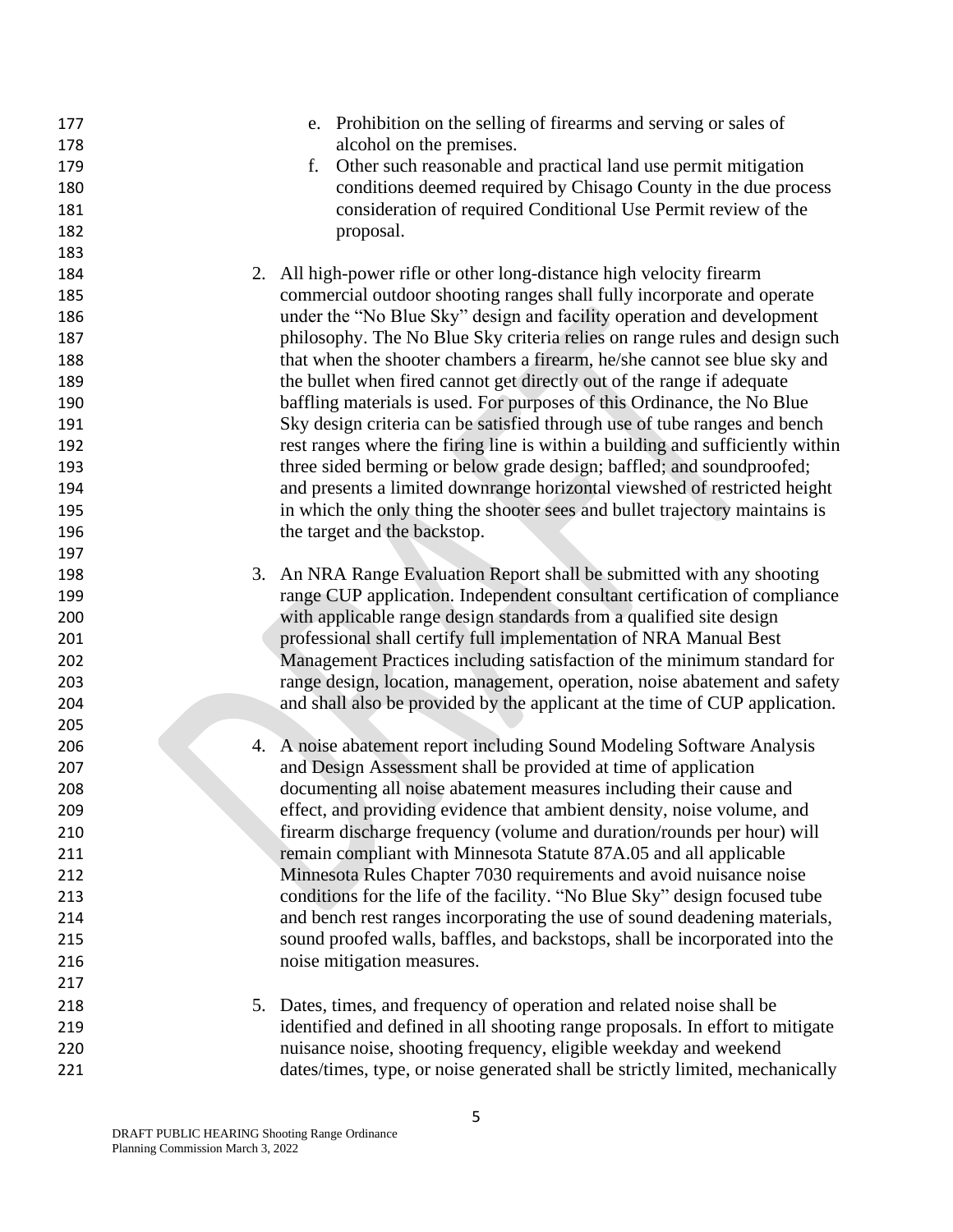| 222<br>223 |    | and/or structurally muffled through firearm and/or range design and by<br>condition of any granted permit. |
|------------|----|------------------------------------------------------------------------------------------------------------|
| 224        |    |                                                                                                            |
| 225        |    | 6. Unsatisfactory noise mitigation measures as determined by the County                                    |
| 226        |    | shall be clear grounds and findings for permit revocation and/or denial.                                   |
| 227        |    |                                                                                                            |
| 228        | H. | Minnesota State Statutes Chapter 87A Shooting Ranges is acknowledged by                                    |
| 229        |    | reference and shall be adhered to as the minimum standards set forth in the                                |
| 230        |    | development and operation. Where applicable, Chisago County shall endeavor to                              |
| 231        |    | be substantially more restrictive than Minnesota Statutes Chapter 87A in shooting                          |
| 232        |    | range development, design, and operational requirements.                                                   |
| 233        |    |                                                                                                            |
| 234        | I. | Community Meeting: Prior to submission of an application for a Commercial                                  |
| 235        |    | Shooting Range CUP, a community open house information meeting shall be                                    |
| 236        |    | organized and hosted by the project developer. The purpose of the meeting is                               |
| 237        |    | outreach, with the intent of providing complete information to the community in                            |
| 238        |    | an informal setting. The meeting shall not be construed to be a local government                           |
| 239        |    | meeting or formal public hearing. The meeting may be conducted virtually over a                            |
| 240        |    | minimum 30-day period of time or in-person as a onetime occurrence and shall be                            |
| 241        |    | conducted in accordance with the following protocol:                                                       |
|            |    |                                                                                                            |
| 242        |    | 1. Notification: The proposer shall notify the County Board of                                             |
| 243        |    | Commissioners, Zoning Administrator, the Township Board of the                                             |
| 244        |    | affected Township, and all property owners within three (3) miles of the                                   |
| 245        |    | proposed Commercial Shooting Range a minimum of ten (10) working                                           |
| 246        |    | days prior to the community meeting.                                                                       |
| 247        |    | 2. Meeting Date/Time/Location: The meeting shall be held on a weeknight                                    |
| 248        |    | (Monday through Thursday) at the Chisago County Government Center.                                         |
| 249        |    | If conducted virtually, the meeting shall be noticed and open for electronic                               |
| 250        |    | viewing, comment, and participation over a 30-day period utilizing                                         |
| 251        |    | interactive internet-based website hosting or other generally accessible                                   |
| 252        |    | electronic means approved by the county.                                                                   |
| 253        |    | 3. Content of Meeting: The informational meeting, whether hosted in person                                 |
| 254        |    | or electronically, shall be arranged and hosted by the applicant or a                                      |
| 255        |    | qualified representative and shall at a minimum include a detailed                                         |
| 256        |    | explanation of the project, the site plan for the proposed project, and                                    |
| 257        |    | anticipated design safety and noise mitigation efforts of the development                                  |
| 258        |    | plan.                                                                                                      |
| 259        |    | 4. County Representation: Chisago County Environmental Services                                            |
| 260        |    | personnel shall be invited to attend the meeting, to monitor proceedings                                   |
| 261        |    | and provide guidance as needed.                                                                            |
| 262        |    | 5. Response to Concerns: The project developer shall solicit and accept all in                             |
| 263        |    | person or electronic comments, questions and concerns of the citizens at                                   |
|            |    |                                                                                                            |
| 264        |    | the meeting, and respond to the identified concerns with reasonable,                                       |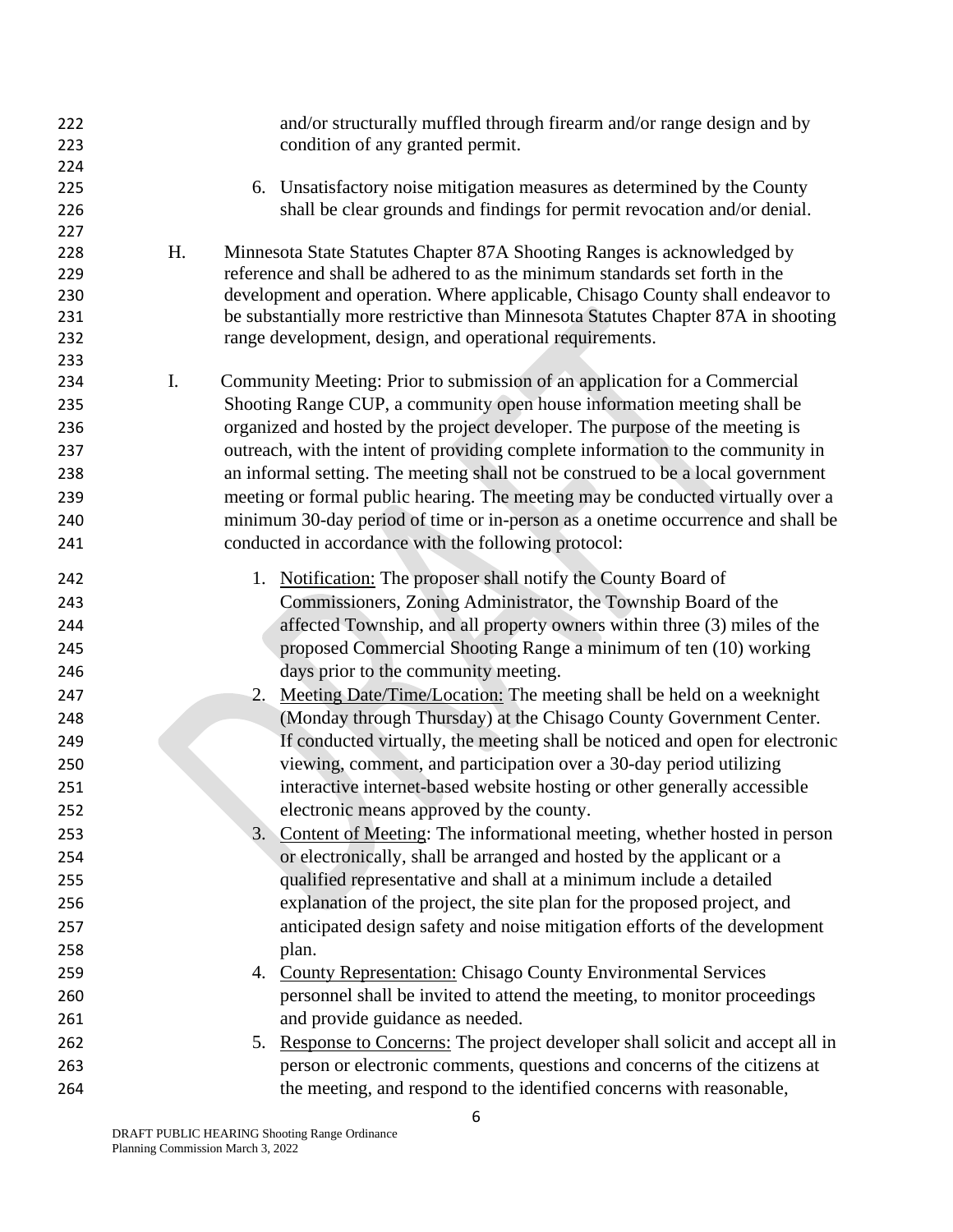| 265        |           | practical means and methods of mitigating undue impact to the                     |
|------------|-----------|-----------------------------------------------------------------------------------|
| 266        |           | surrounding area.                                                                 |
| 267        |           | 6. Meeting Summary and Report: A summary and report regarding the                 |
| 268        |           | community meeting shall be submitted to the Department at the time of             |
| 269        |           | application for the Commercial Shooting CUP. The report shall include a           |
| 270        |           | list of the landowners who were invited, a record of attendees, and copies        |
| 271        |           | of all written comments received. The report shall itemize the concerns           |
| 272        |           | stated by the citizens and shall include a statement of reasonable, practical     |
| 273        |           | mitigation the proposer will undertake to address those concerns and              |
| 274        |           | minimize impact to the community.                                                 |
| 275        | J.        | Nothing in this section shall preclude a private property owner or occupant from  |
| 276        |           | exercising their right to discharge firearms in a non-commercial manner on their  |
| 277        |           | property in a safe and lawful manner.                                             |
| 278        |           |                                                                                   |
| 279        | K.        | Public Law Enforcement Agency shooting range facilities shall be exempt from      |
| 280        |           | this Ordinance as determined by the County.                                       |
| 281        |           |                                                                                   |
| 282        |           | <b>7.33 Hunting Clubs and Shooting Preserves</b>                                  |
| 283        |           |                                                                                   |
| 284        | A.        | Hunting Clubs and Shooting Preserves shall be subject to the Conditional Use      |
| 285        |           | Permit provisions of Section 8.04 of this Ordinance.                              |
| 286<br>287 | <b>B.</b> | Hunting Clubs and Shooting Preserves shall be subject to standards set forth in   |
| 288        |           | Minnesota Statutes, Section 97.A.115; or successor statutes, and Minnesota Rules, |
| 289        |           | chapter 6242; or successor rules.                                                 |
| 290        |           |                                                                                   |
| 291        | $C$ .     | A detailed site plan showing the following features shall be submitted with any   |
| 292        |           | CUP application for a Hunting Club or Shooting Preserve:                          |
| 293        |           | 1. Property lines.                                                                |
| 294        |           | 2. Wetland boundaries for wetlands within the property.                           |
| 295        |           | 3. Adjacent residences and structures within one thousand $(1,000)$ feet of the   |
| 296        |           | property line.                                                                    |
| 297        |           | 4. A topographic map of the property at a scale to be determined by the           |
| 298        |           | Department.                                                                       |
| 299        |           | 5. Proposed parking areas, locations of proposed signs and the location of        |
| 300        |           | existing and proposed structures.                                                 |
| 301        |           | 6. Layout of proposed hunting areas including identified shot fall, ricochet,     |
| 302        |           | and safety zones.                                                                 |
| 303        |           | 7. Traffic ingress/egress and volume calculations suitable for identified         |
| 304        |           | roadways to/from the facility.                                                    |
| 305        |           |                                                                                   |
| 306        | D.        | Firearms shall not be discharged within one thousand $(1,000)$ of a residential   |
| 307        |           | dwelling, campground, or institutional (schools, churches, daycare) facility.     |
| 308        |           |                                                                                   |